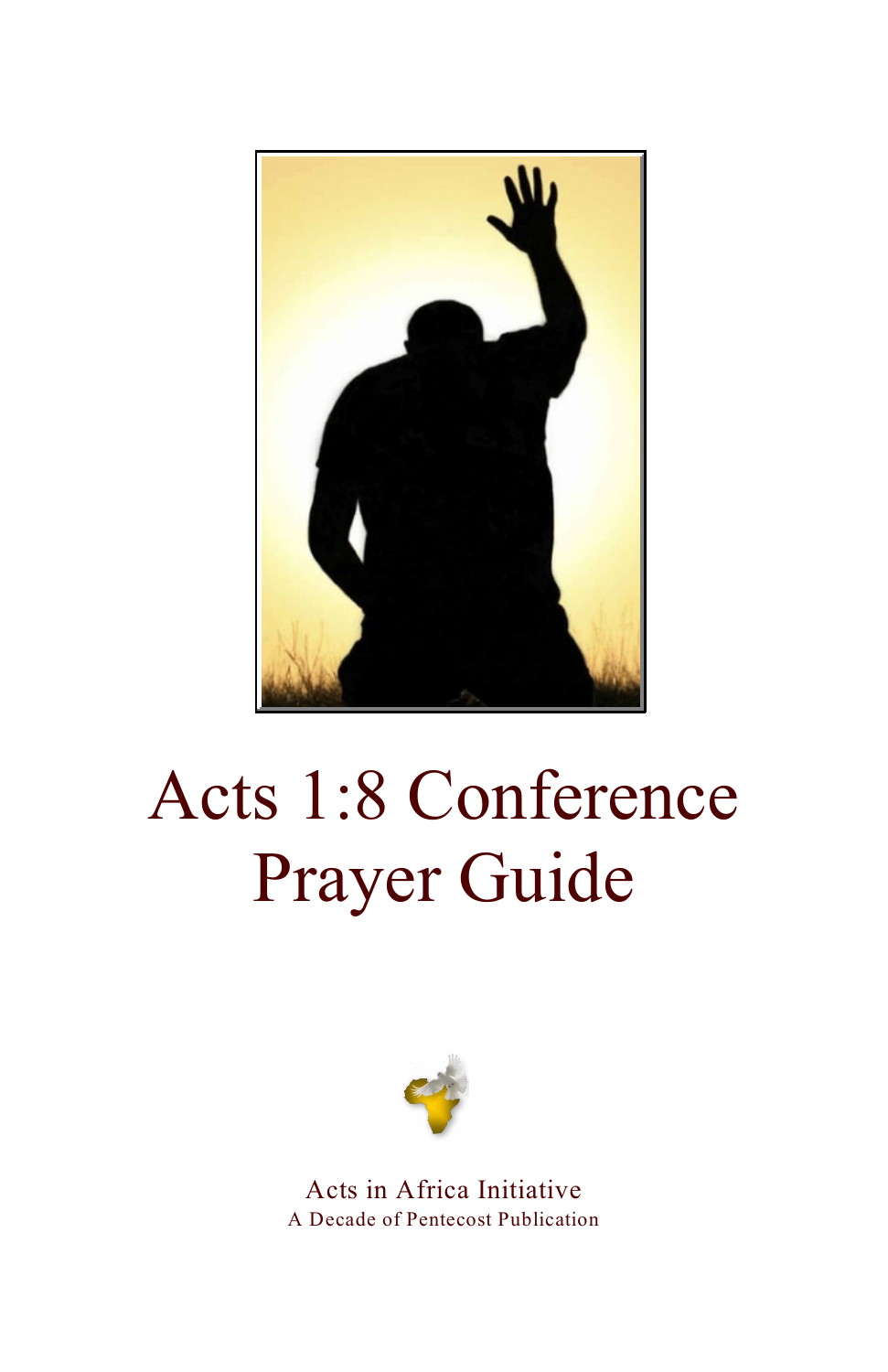# **Prayer Session 1 – Part 1: Prayer for the Spirit: "Oh Lord, Empower Us Today"**

**Purpose:** The purpose of this part of this prayer session is to intercede to God for this Acts 1:8 Conference. Our prayer is that the Holy Spirit will come upon us in power during our days together.

- Lord, send your Holy Spirit to anoint our prayer sessions.
- Lord, send your Holy Spirit to enlighten our teaching sessions.
- Lord, send your Holy Spirit to guide our strategy sessions.
- Lord, Send your Holy Spirit to empower our evening Holy Spirit Services.
- Lord, Send your Holy Spirit to bless our Commitment and Covenant Signing Service.
- Lord, Send your Holy Spirit on the churches of our city and country this coming Sunday.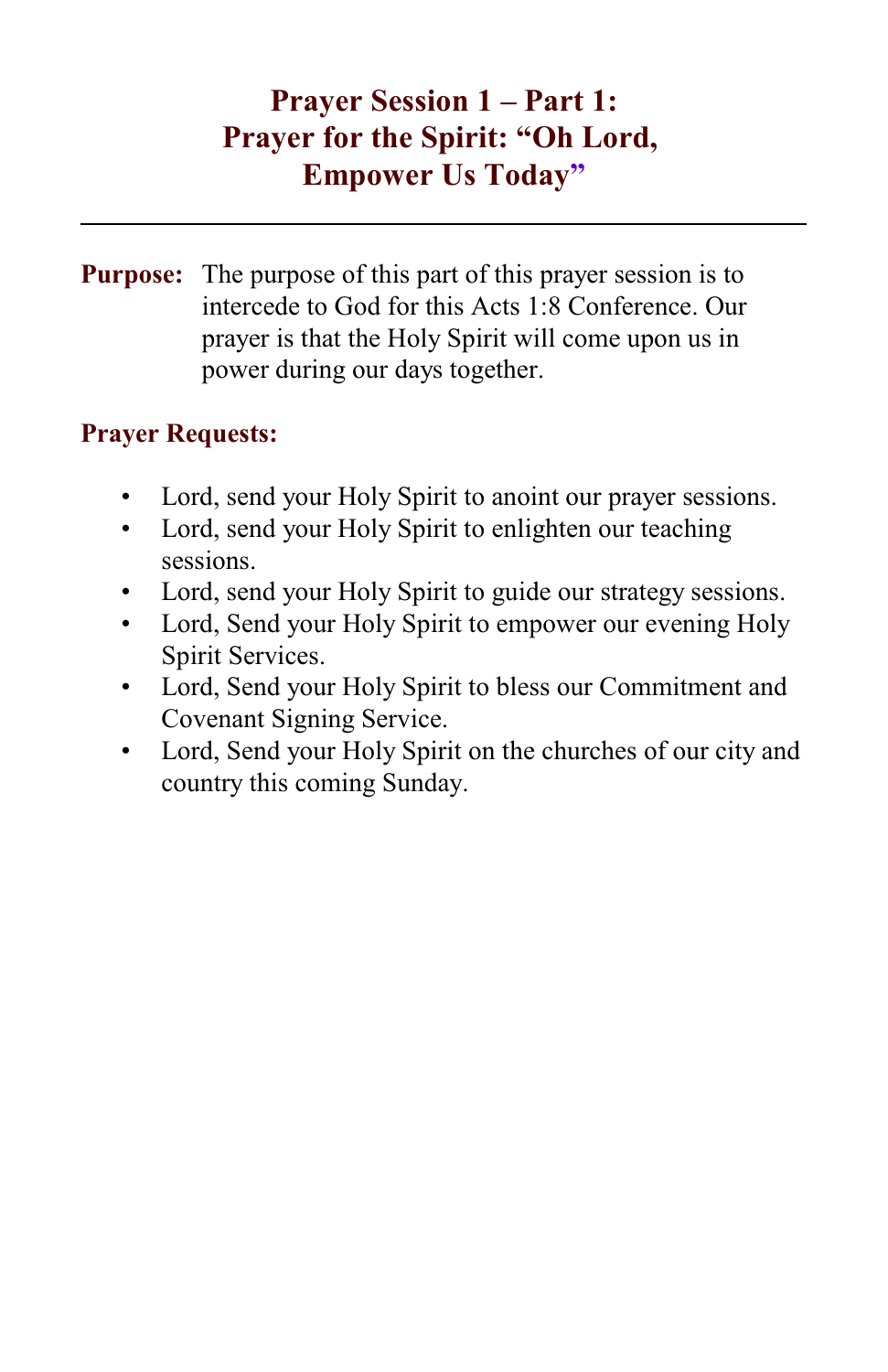## **Prayer Session 1 – Part 2: Prayer for the Nations: "O Lord, Save the World's Least-Reached"**

**Purpose:** In our times of prayer for the nations we will cry out to God to save the lost, and we will offer ourselves to God to reach them. According to the Joshua Project there are 2.3 billions unreached people in the world, comprising 6,706 people groups. In this session we will intercede for the world's least-reached peoples.

- O Lord, save the world's least-reached peoples.
- O Lord, create in our hearts an awareness of those who are least-reached with the gospel.
- O Lord, create in our hearts a deep burden for these lost ones for whom You died.
- O Lord, give us the wisdom and courage to reach out to these least-reached people.
- O Lord, fill us with your Spirit, and move us into action to do something about their plight.
- O Lord, send laborers from our midst to the least-reached peoples of the world.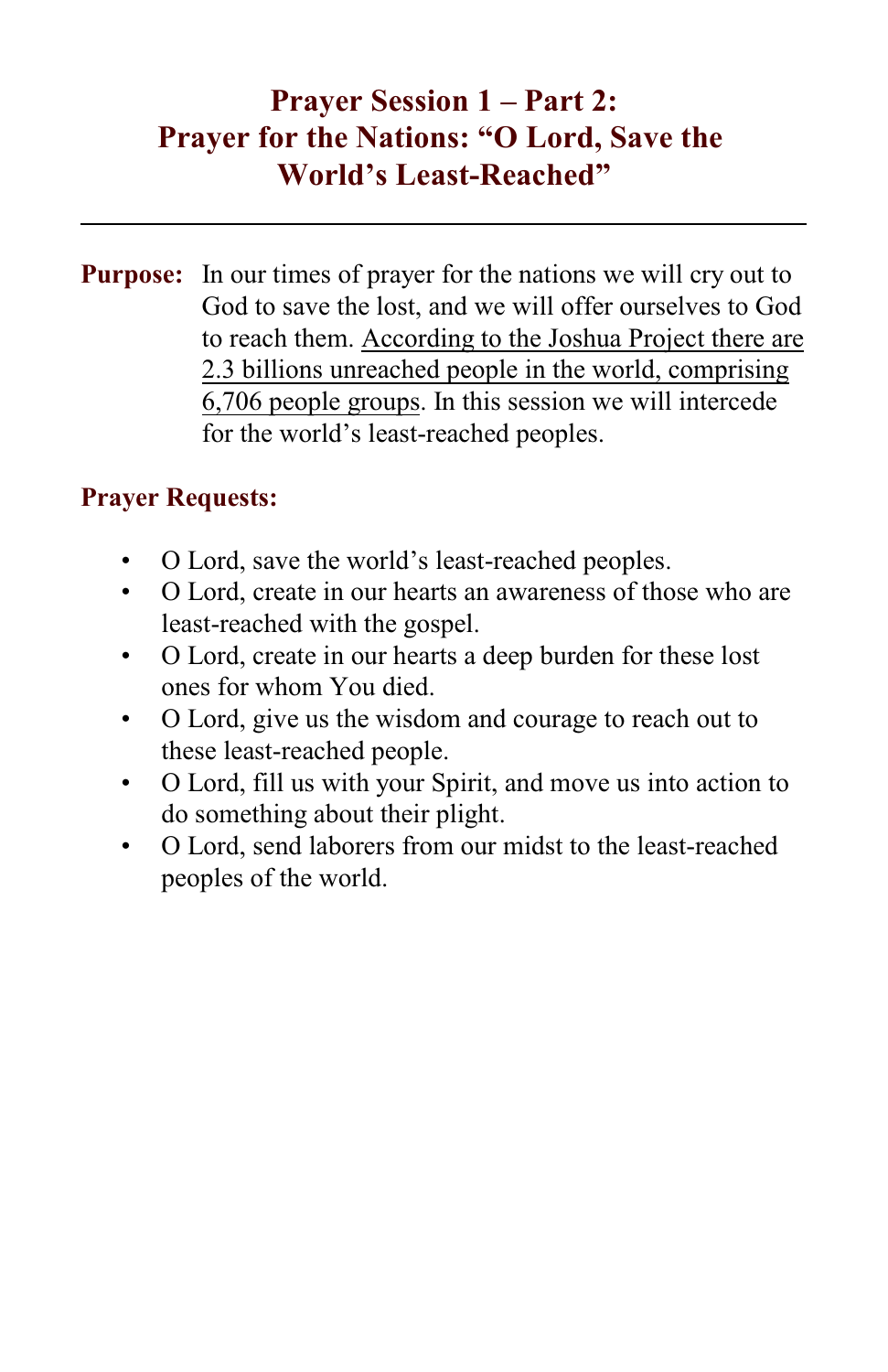# **Prayer Session 2 – Part 1: Prayer for the Spirit: "Oh, Lord, Empower Our Churches"**

**Purpose:** There is a great need for our churches to be truly Pentecostal. And yet, our records tell us that only a small percentage of our people are Spirit-baptized. Of our 16 million AAGA constituents in Africa, only about 3 million have been baptized in the Holy Spirit. We must have a new Pentecostal outpouring in our churches with millions of our members being baptized in the Holy Spirit. The purpose of this session it to intercede for such an outpouring on our churches.

- Lord, pour out your Spirit on the Assemblies of God churches of in Africa.
- Lord, pour out your Spirit on my national church.
- Lord, pour out your Spirit on the church(es) under my leadership.
- Lord, pour out your Spirit on my local church.
- Lord, pour out your Spirit on me, so that I may help lead the church into Pentecostal revival.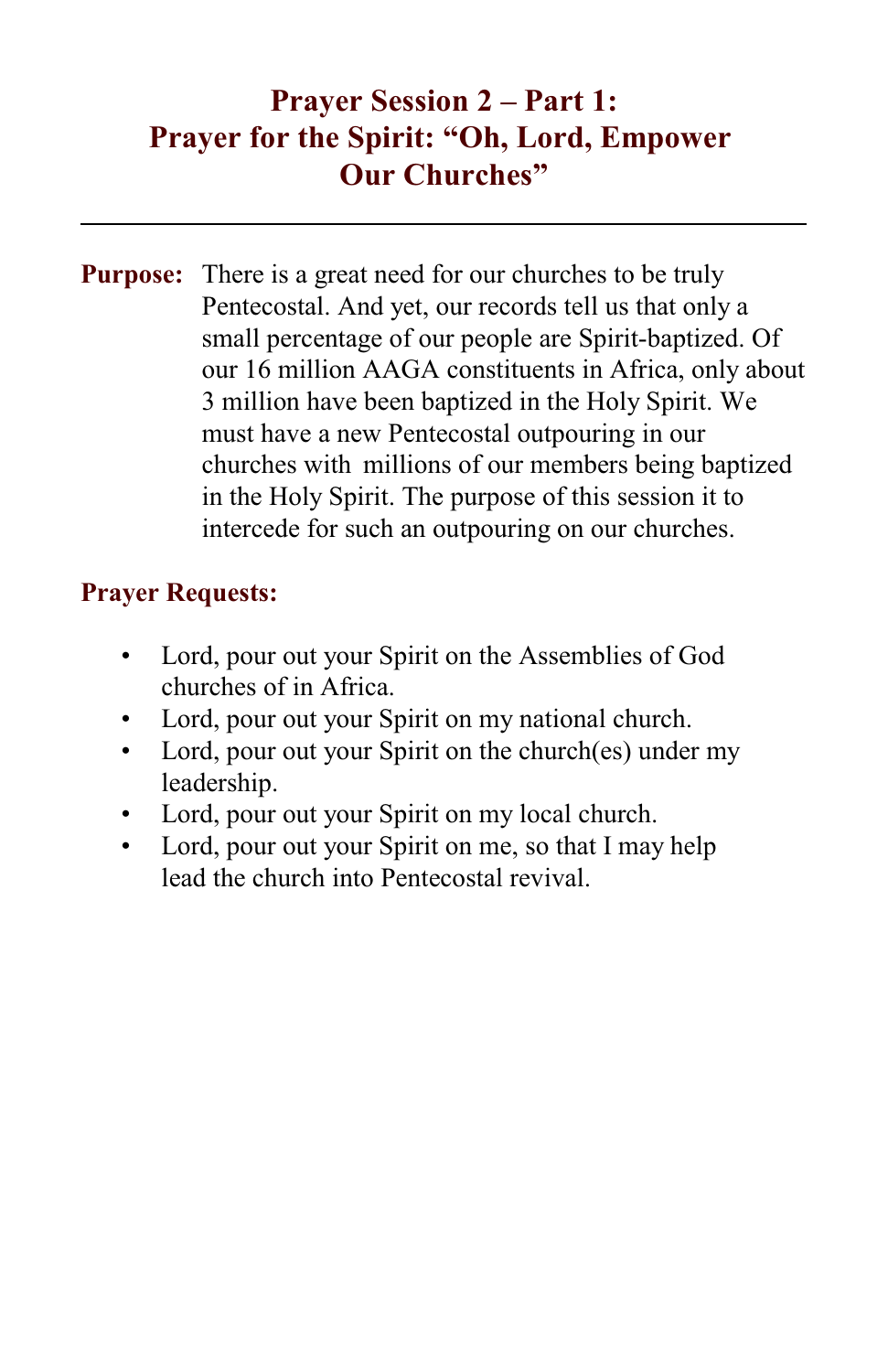# **Prayer Session 2 – Part 2: Prayer for the Nations: "O Lord, Save the Unreached Tribes of Africa"**

**Purpose:** According to the Joshua Project there remains 931 tribes in Africa that do not have an adequate witness of the gospel. Of that number 359 are located in East and Southern Africa and 493 are located in West and Central Africa. Many live here in this country. In this session we will intercede for those tribes.

- O Lord, save the unreached tribes of Africa.
- O Lord, open our eyes to the lost tribes of Africa that are in our own country and region.
- O Lord, help us to realize our responsibility to reach out to these neglected tribes with the gospel of Jesus Christ.
- O Lord, create in our hearts a burden to reach these lost peoples.
- O Lord, give us the wisdom to know what we must do to reach them.
- O Lord, fill us again with your Spirit, and move us into action to reach these lost tribes.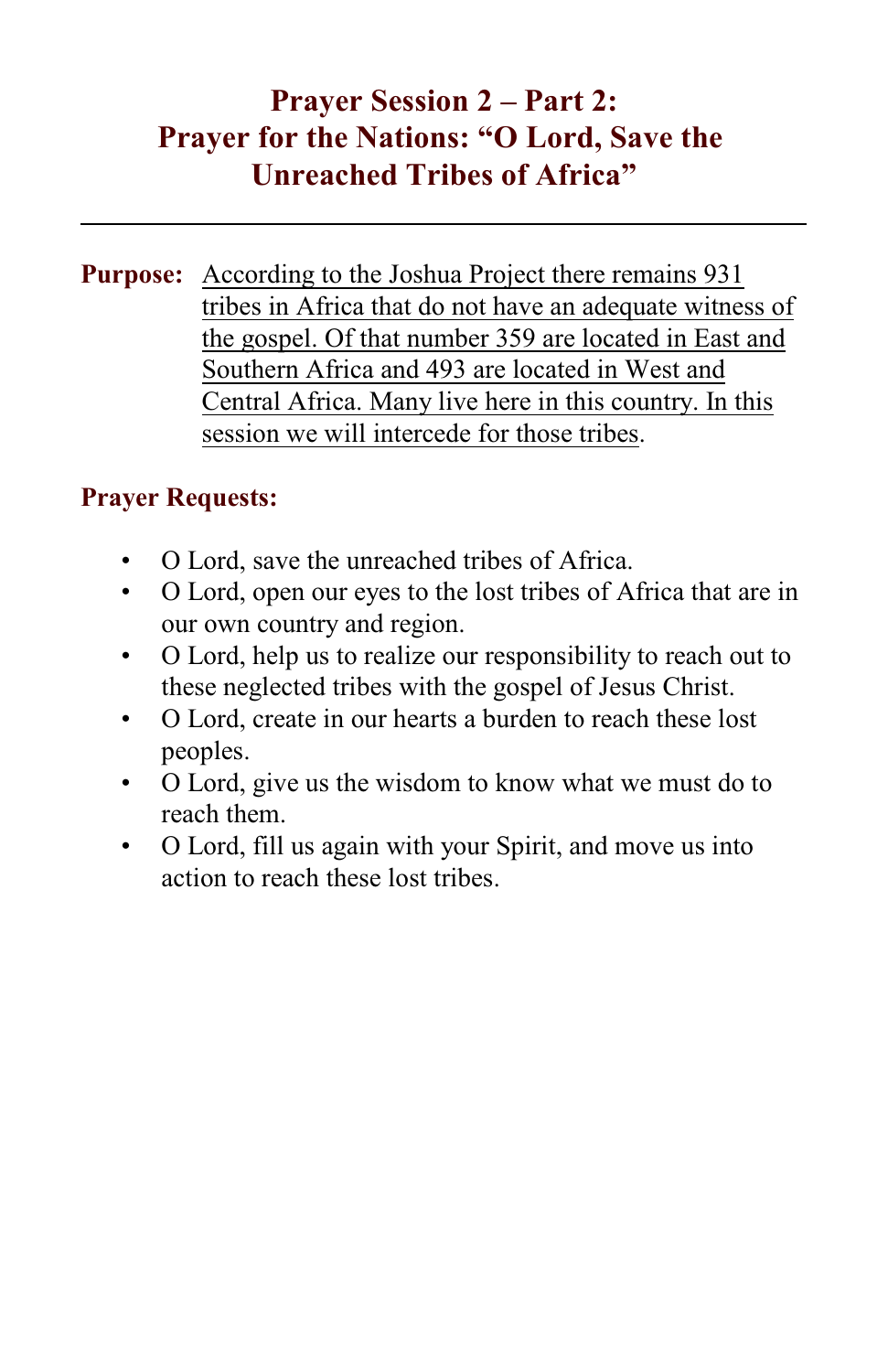# **Prayer Session 3 – Part 1: Prayer for the Spirit: "Oh Lord, Empower Our Pastors and Leaders"**

**Purpose:** Our pastors and lay leaders are the key to seeing our people filled with the Spirit and the church mobilized for effective evangelism and missions. The purpose of this session is to intercede for these men and women that they will themselves be filled and refilled with the Spirit and that they will become powerful proclaimers of Pentecost.

#### **Lord, empower the pastors in my area of responsibility.**

- Fill them again with Your Holy Spirit.
- Empower them to preach Your gospel to the lost.
- Empower them to lead their churches in to Pentecostal experience and practice.
- Empower them to lead their churches into powerful missions involvement.
- *Lord, fill me and use me to lead in this effort.*

#### **Lord, empower the pastors in my area of responsibility.**

- Fill them again with Your Holy Spirit.
- Empower them to preach Your gospel to the lost.
- Empower them to lead their churches in to Pentecostal experience and practice.
- Empower them to lead their churches into powerful missions involvement.
- *Lord, fill me and use me to lead in this effort.*

#### **Lord, empower the lay leaders in our churches.**

- Fill them again with you're your Holy Spirit.
- Empower them to preach Your gospel to the lost.
- Empower them to lead their churches in to Pentecostal experience and practice.
- Empower them to lead their churches into powerful missions involvement.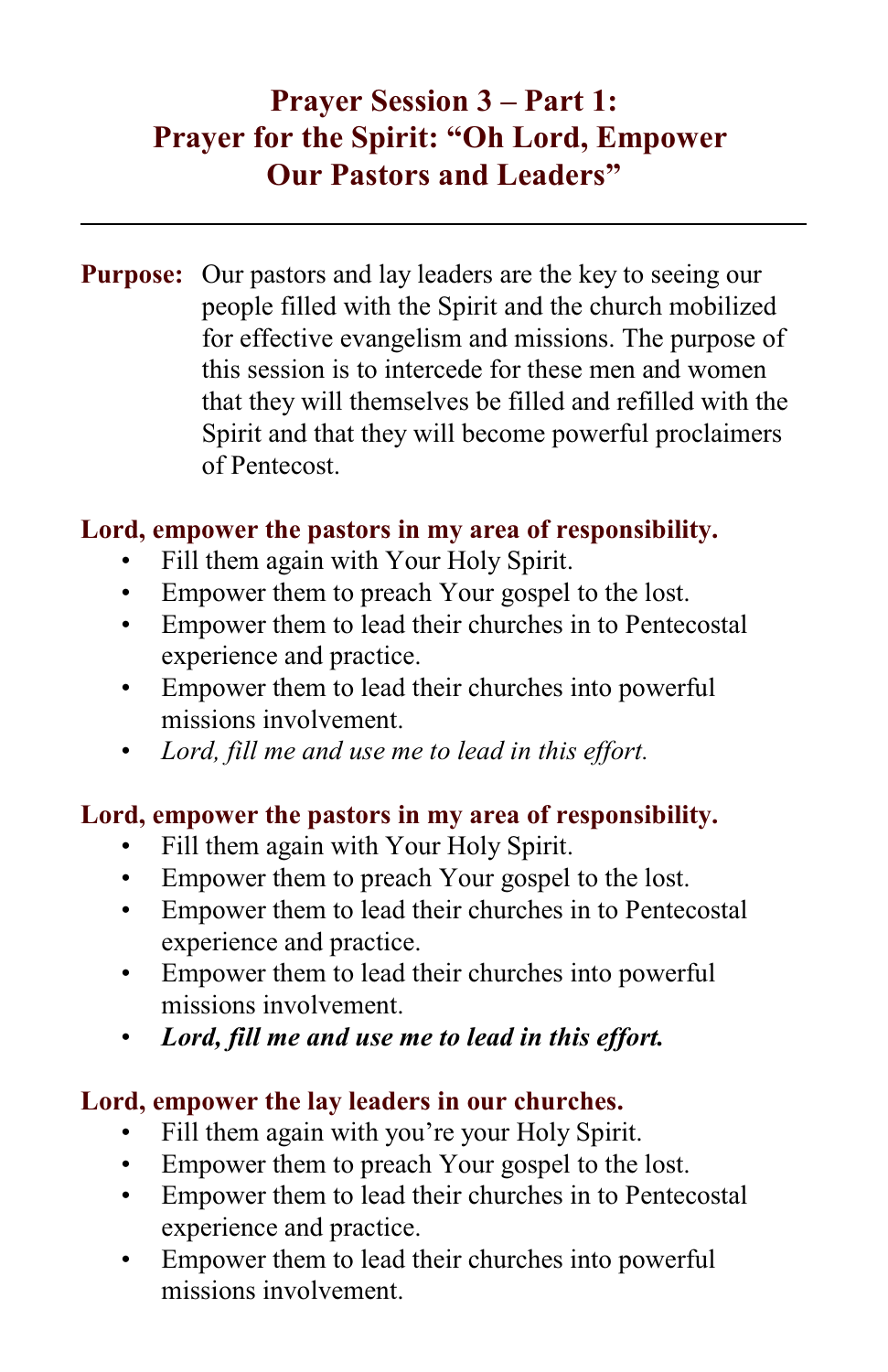# **Prayer Session 3 – Part 2: Prayer for the Nations 2: "O Lord, Save the World of Islam"**

**Purpose:** The world of Islam is perhaps the church's greatest missionary challenge. Today there are more than 1.5 billion Muslims in the world who desperately need the gospel of Jesus Christ. In this session we will intercede for the world of Islam.

- O Lord, save the world of Islam.
- O Lord, give us wisdom and understanding as to how we may best reach them.
- O Lord, fill us with your Spirit and move us into action to reach Muslims with the gospel.
- O Lord, help us to realize our responsibility before God to reach out to Muslims with the gospel.
- O Lord, give us wisdom and understanding as to how we may best reach them.
- O Lord, send out labors from our midst to the world of Islam.
- O Lord, put a burden in our heart for these Muslims in our midst.
- O Lord, fill us with your Spirit and move us into action to reach Muslims with the gospel.
- O Lord, send out labors from our midst to the world of Islam.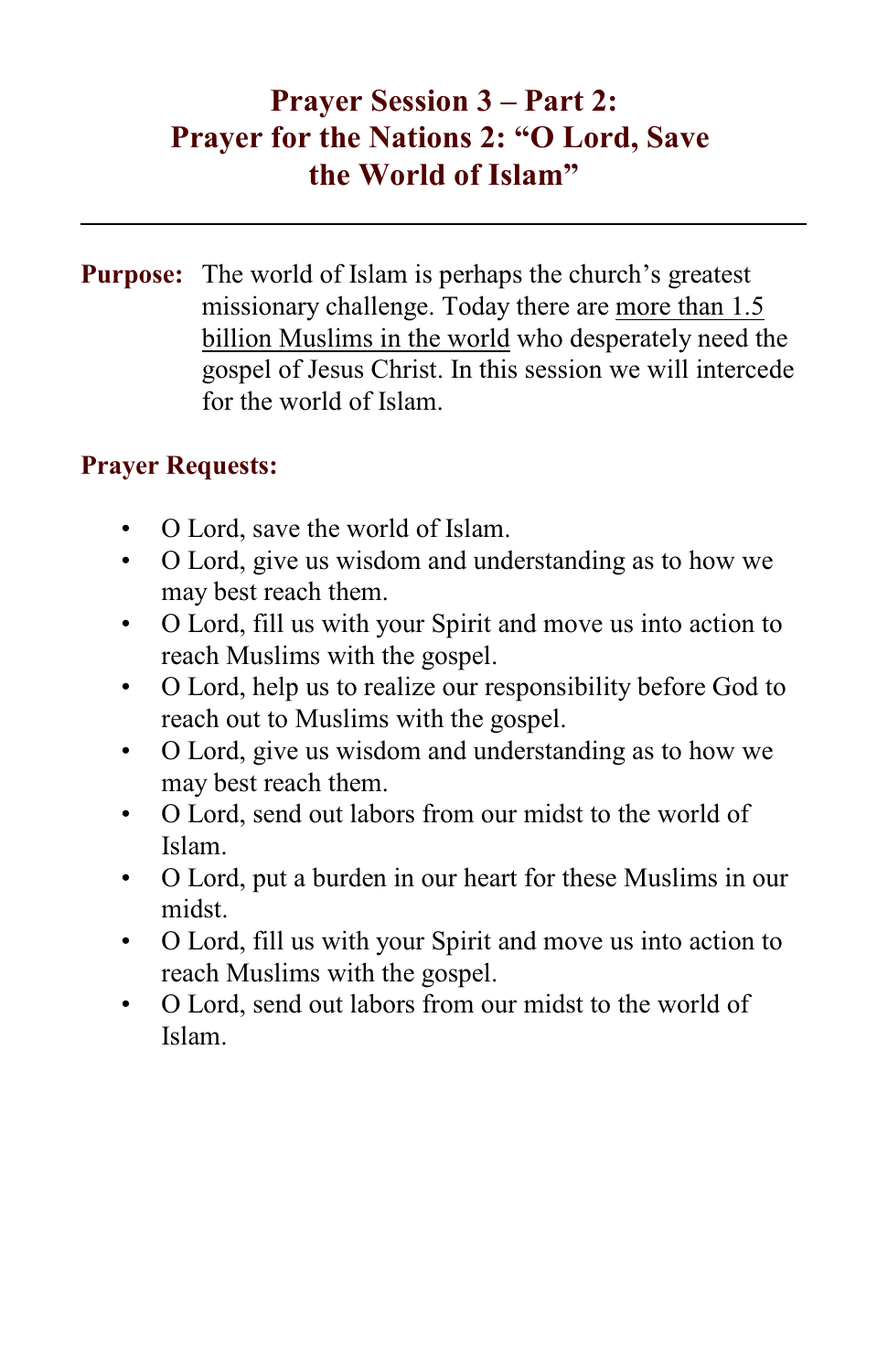# **Prayer Session 4 – Part 1: Prayer for the Spirit: Oh Lord, Empower Our Bible School and our Youths"**

**Purpose:** Our Bible schools hold the key to the future of our movement. In order to produce truly Spirit-empowered missional leaders they must each experience Pentecostal revival.

> Also, should Jesus tarry His coming, our youth will soon lead our churches. They will be our pastors and church leaders. If they are not filled with the Spirit now, the future of our church is in peril; however, if they are powerfully filled with the Spirit, and properly discipled, our future is bright.

The purpose of this session is to intercede for our Bible schools that God will powerfully pour out if His Spirit on each one of them, and to pray that a powerful Pentecostal revival will sweep across the children and youth of our Assemblies of God churches in Africa.

## **Bible Schools:**

- Lord, pour out your Spirit on our Bible Schools.
- Lord, fill and empower our Bible School administrators and teachers. *(Mention as many administrators and teachers as you know by name.)*
- Lord, fill and empower our Bible School students. *(Mention those students you know by name.)*
- Lord, pour out your Spirit in our schools' chapel services and spiritual emphases. Powerfully fill all of our students with your Holy Spirit.

## **Youths**

Lord, send Pentecostal revival to the children and youth of Africa.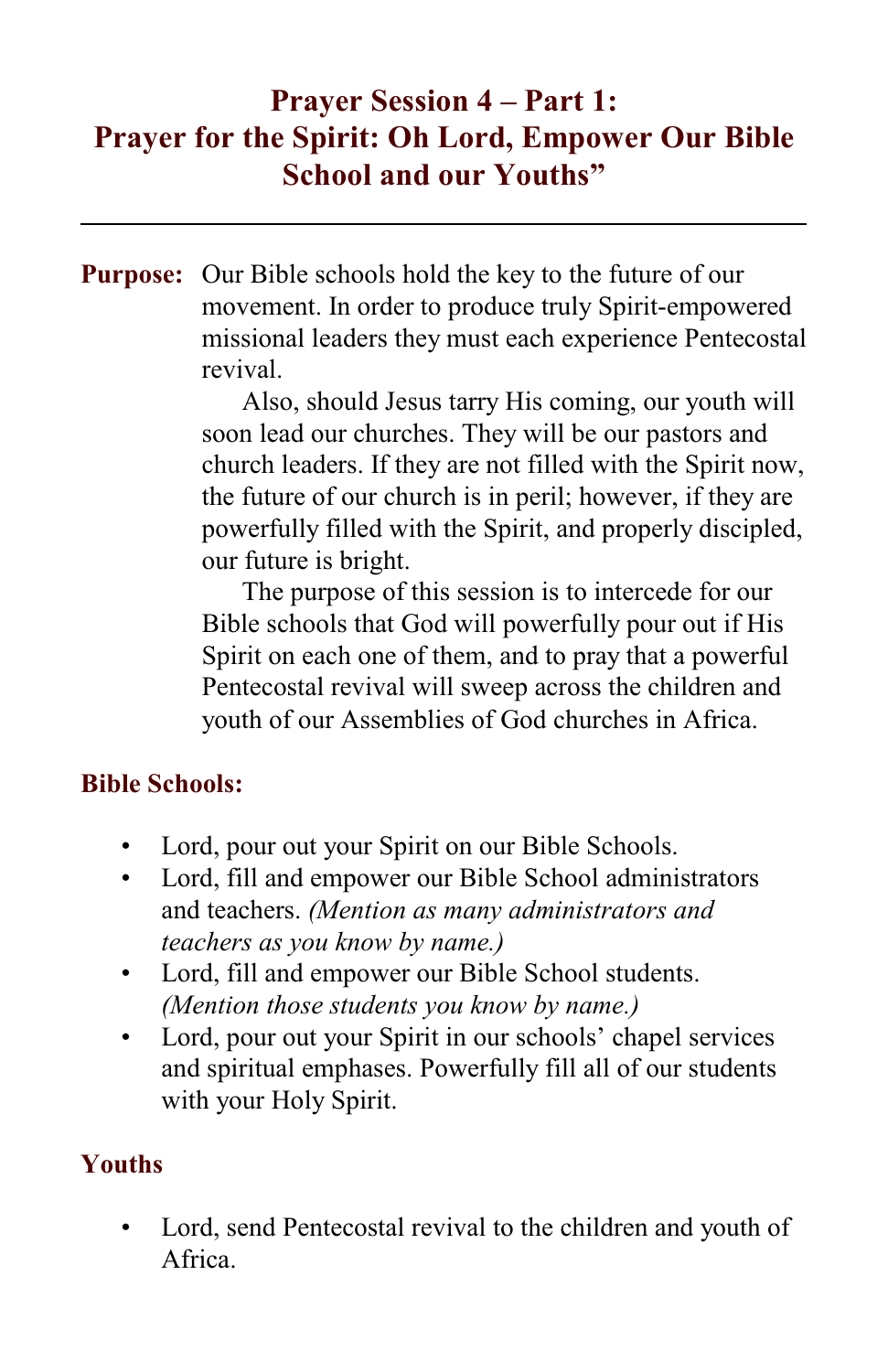- Lord, pour out your Spirit and empower the children and youth of our Assemblies of God churches. *(Mention by name as many children and youth as you can remember.)*
- Lord, empower and direct the children's and youth leaders of our churches. *(Mention by name those youth leaders whom you know.)*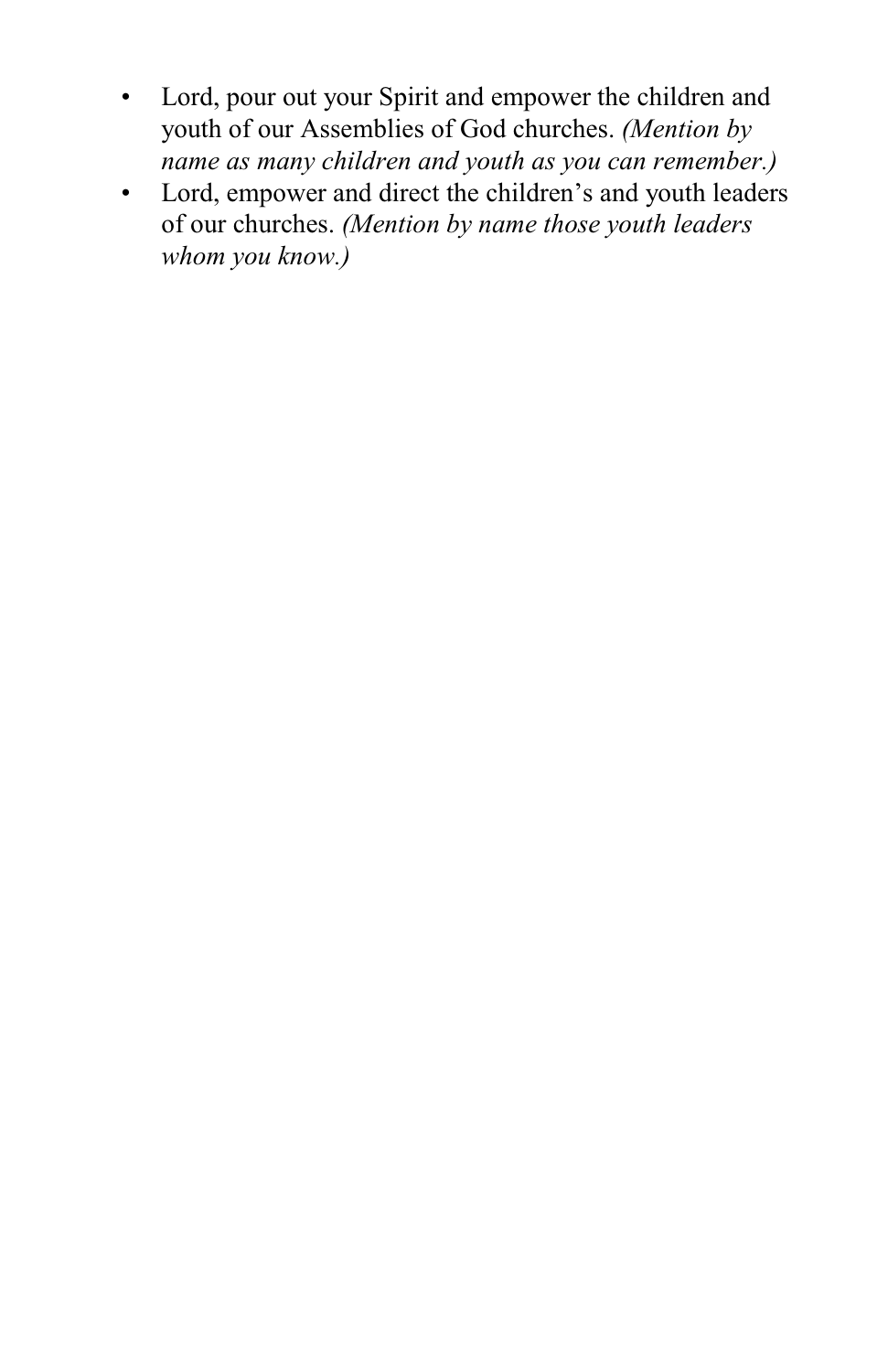# **Prayer Session 4 – Part 2: Prayer for the Nations: "O Lord Send Us!"**

**Purpose:** In previous sessions we have interceded for the unreached peoples of the world, including the unreached tribes of Africa and the world of Islam. In this session we will offer ourselves to God as His ambassadors to these peoples. And we will ask Him to empower us for the task.

- O Lord, send us to preach the gospel to the nations!
- O Lord, burden our churches and church leaders for missions.
- O Lord, give us the wisdom and grace we need to lead our churches into missions involvement.
- O Lord, empower *me* by your Spirit and send *me!*